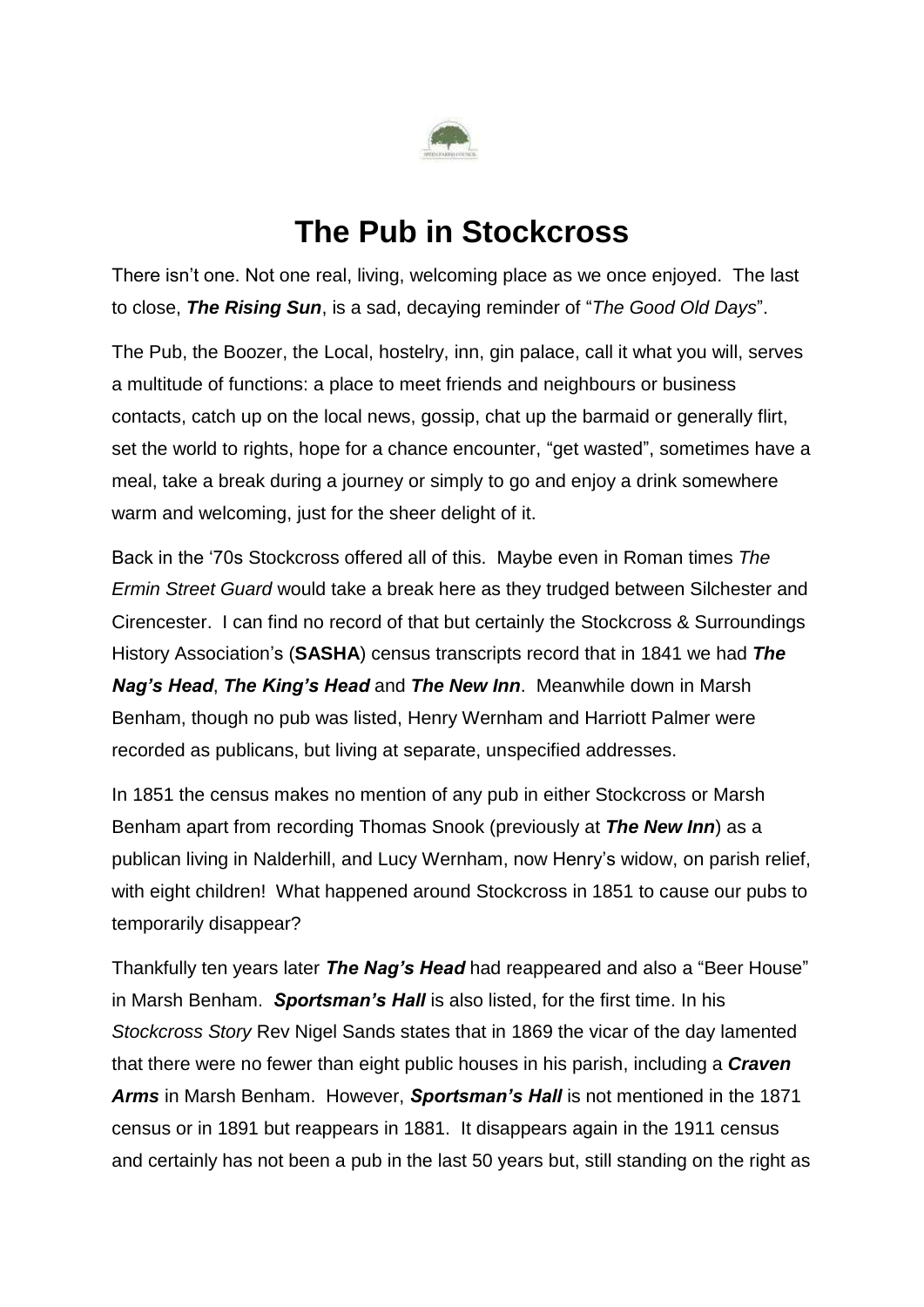we enter Stockcross from Newbury, we can see evidence of its previous incarnation in the marks on the wall of one of the "*Widows' Corner*" cottages where the pub sign was once displayed. If invited, one can also see the stream running through its cool cellar which must have kept the beer in magnificent condition.

Rev Sands also mentions a *Nag's Head* on the A4 in 1887 adjacent to the old Sutton Estate offices (now Benham Chase). He states that that pub ceased trading by 1890.

In 1875, in order to reduce the incidence of drunkenness amongst residents frequenting village pubs the then Sir Richard Sutton provided *The Workman's Club* to enable members to "*drink moderate amounts*" in what is now the Billiards Club room at The Sutton Hall

In 1911 *The Nag's Head* was still listed. In 1957 it was renamed *The Lord Lyon*, to commemorate Sir Richard Sutton's horse of that name winning the 1866 Derby. By 1911 we also now had *The Cricketers* and *The Rising Sun* (publican Stuart Dennison). There is also mention of a publican, one Harriott Elms, but no pub name.

Since the Second World War Stockcross has been blessed, and, some might say, cursed, with many landlords in "*The Lordy*", "*The Riser*" and *The Cricketers* variously displaying a spectacular variety of talents, each in their own way. We have our memories. The highly successful sometimes moved on to greener pastures, or simply retired, while others, thankfully, just left.

But times changed and one by one the pubs closed. First *The Cricketers*, sold to Vockins to build five houses in 1987. Then there were two. In 2015 *The Lord Lyon* closed and was converted into nine flats but happily retaining the external character of the building, apart from the loss of the left ear of "The Nag's Head" over the door! Sad as we were to see the closure of *The Lord Lyon* many believed that with no competition the only pub left standing could not fail. How wrong we were!

In 2017 *The Rising Sun* closed its doors. In 2018 we managed to have it listed as an Asset of Community Value preventing a change of use at least until 2023 though the tenancy, which I believe West Berks Brewery still holds, does not expire until a few years later. Meanwhile it stands and rots, remaining an eyesore and sad reminder.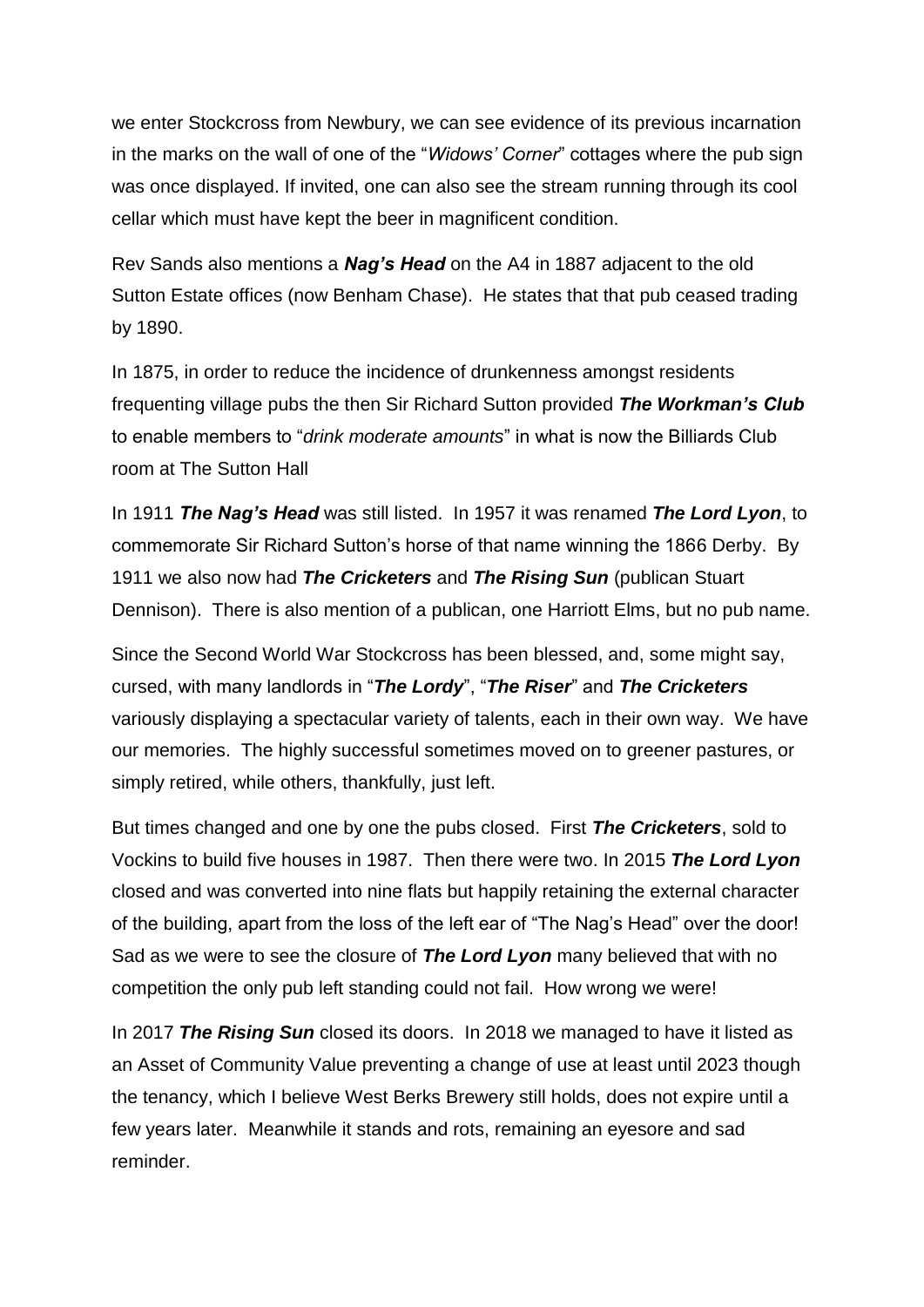The reasons for the demise of pubs are legion: from changes in social habits and driving laws, pressure on housing and hence property value, to the general ineptitude of some landlords and their inability to adapt; it has not simply been a case of "*use it or lose it*".

So now there is no pub within easy, safe walking distance of the centre of Stockcross. In spite of the nationwide demise of pubs there must be an opportunity for an enterprising publican in Stockcross, not just being dependent on "the locals". We have considerable passing trade. The village shop and post office appears to be thriving, offering groceries, gifts and fresh coffee and home-prepared snacks. Many travel quite a distance for the easy parking at the post office door. Stockcross Recreation Ground attracts visitors from well outside the village to park and walk, often with dogs, to use the children's play area, to picnic in the summer and of course at weekends to use the football pitches, it being a "Home Ground" for the members of AFC Newbury. But most importantly, we still have a vibrant and varied village community centered largely on the Sutton Hall. The Hall Committee has put considerable effort into trying to restore a semblance of a social hub. Following closure of *The Rising Sun* and building on the success of *The Inn on The Glebe* during Stockfests the committee took the initiative to provide an occasional *Pop-Inn* **Bar** in The Sutton Hall. Originally it was conceived as a regular, hopefully monthly, Friday night affair to enable villagers to come together for a drink, chat and maybe a bite to eat at the end of the week. But the effort involved for the committee with even an extended group of helpers, "*The FROTHERS"*, has proved to be unsustainable on a regular basis. However, when they are held, they prove very popular and proof, if any is needed, that we really do need a pub!

There is one other possibility I can think of; but then I always was a dreamer; without dreams how would we ever achieve anything? Whatever the solution, there is no doubt it would require considerable effort and investment.

Do we care enough?

## Cllr Keith Phillips

This is but a brief overview of work in progress. I am collating more detailed information on the pubs of Stockcross and am aware there is a considerable amount in the SASHA records but if anyone would like to share their memories or other information with me, or correct any of the above, I will be delighted to hear from you: [keithstockcross@hotmail.co.uk;](mailto:keithstockcross@hotmail.co.uk) 01488 608 249.